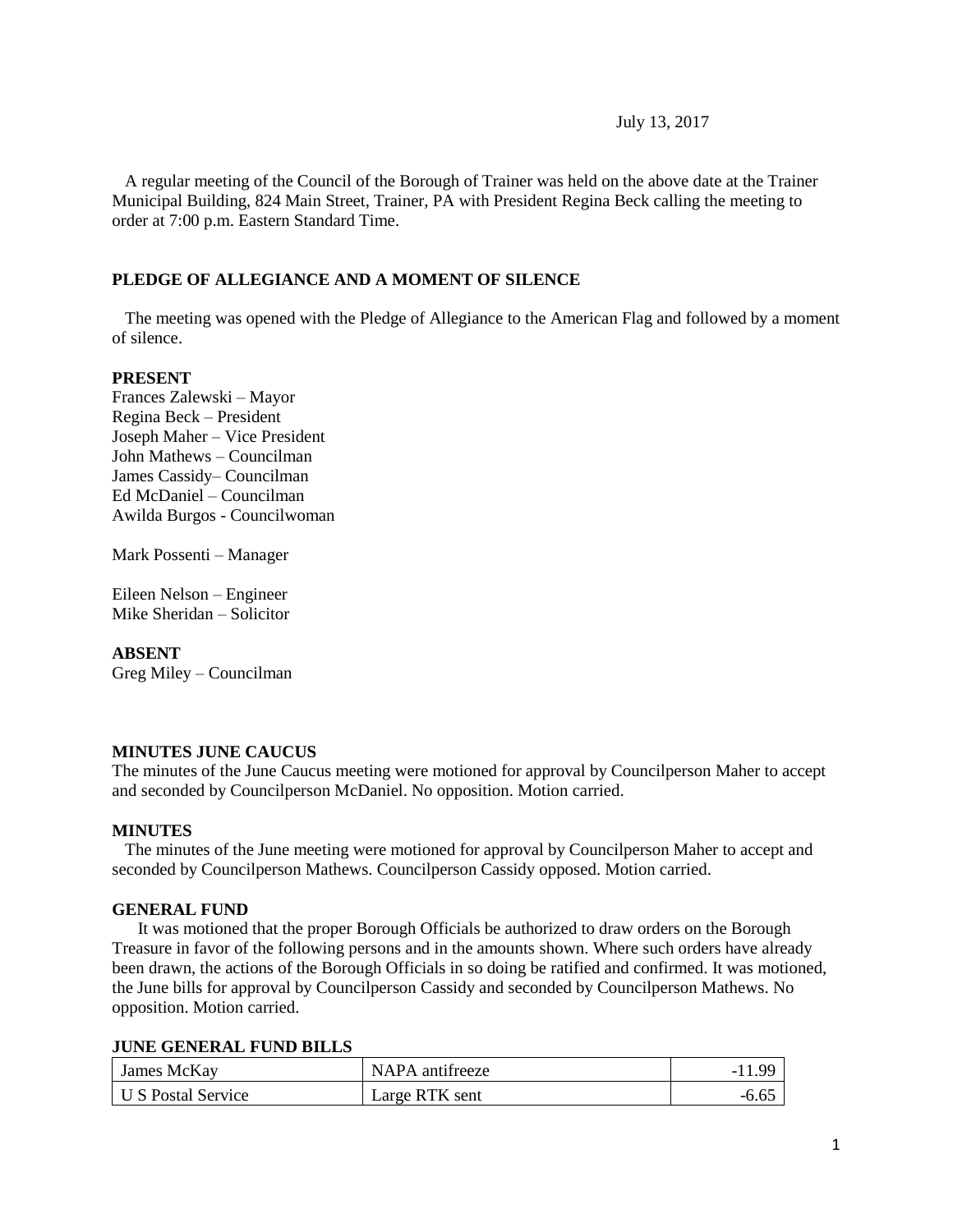| <b>U S Postal Service</b>       | 2 large letters mailed           | $-1.40$      |
|---------------------------------|----------------------------------|--------------|
| Paychex Invoice                 | June Monthly                     | $-97.72$     |
| Paychex Invoice                 | June 9 Biweekly                  | $-129.49$    |
| Paychex Invoice                 | June 9 Detail                    | $-104.91$    |
| Mike Skinner Tree Service       | Tree removal 4226 W 7th          | $-2,100.00$  |
| Marcus Hook Florist             | Memorial Day wreaths             | $-95.40$     |
| Gail McKay                      | <b>Reimburse Memorial Day</b>    | $-24.22$     |
| <b>Comcast Cable</b>            | Cable services                   | $-91.99$     |
| <b>Verizon Wireless</b>         | Police Reader                    | $-86.24$     |
| Chester Water - Municipal       | Municipal Bldg                   | $-97.96$     |
| Peco-Penna. Ave                 | Penna. Ave                       | $-25.23$     |
| <b>PECO</b> Street Lighting     | <b>Street Lighting</b>           | $-1,868.75$  |
| PECO - Garage                   | <b>Highway Garage</b>            | $-56.01$     |
| PECO - Park                     | HJ Park                          | $-28.22$     |
| PECO-Underpass Lighting         | <b>Underpass Lighting</b>        | $-29.40$     |
| PECO - Municipal Bldg.          | Municipal Bldg                   | $-552.47$    |
| Charles Higgins & Sons          | Street Light maintenance         | $-657.02$    |
| <b>Integral Systems Corp</b>    | Computer Maintenance/Repair      | $-285.00$    |
| De Co Community College         | Act 180 Training                 | $-450.00$    |
| <b>Intercon Truck Equipment</b> | Highway Truck Light repair       | $-25.17$     |
| Videon                          | Police vehicle (Grant)           | $-2,271.19$  |
| Murphy Ford                     | Police vehicle                   | $-1,187.62$  |
| Talley's Garage & Towing        | <b>Police Vehicles</b>           | $-955.00$    |
| Dept. of Transportation         | 2 year Registration Police Chevy | $-74.00$     |
| Witmer Public Safety Group      | Police equipment                 | $-68.90$     |
| Goodyear Auto Service Center    | Police vehicle tires             | $-790.50$    |
| NRPC - Amtrak                   | Amtrak rental                    | $-17.18$     |
| Arthur J. Gallagher             | Liability Insurance              | $-23,438.12$ |
| American Bankers Ins. Co.       | Flood ins.                       | $-13,970.00$ |
| #1 Car Wash Inc.                | Clean Police Vehicles May        | $-180.00$    |
| Sunoco - SunTrak                | Police vehicle fuel              | $-1,812.88$  |
| Ally                            | Police Dodge Ram payment         | $-10,521.82$ |
| De Co Solid Waste Authority     | June Tipping Fees                | $-3,596.67$  |
| <b>United Concordia</b>         | <b>Dental Coverage</b>           | $-1,495.77$  |
| <b>Safety Wand Corporation</b>  | Police Flare stand               | $-251.47$    |
| 21st Century Media              | Advertising                      | $-1,054.00$  |
| <b>Stantec Consulting</b>       | Professional Services            | $-10,968.00$ |
| J. Michael Sheridan, Esq.       | Professional Services            | $-2,990.00$  |
| Motorist Life Ins. Co.          | Life Insurance Priscopo          | $-904.50$    |
| Motorist Life Ins. Co.          | Life Insurance Musso             | $-904.50$    |
| Motorist Life Ins. Co.          | Life Insurance Ostan             | $-933.50$    |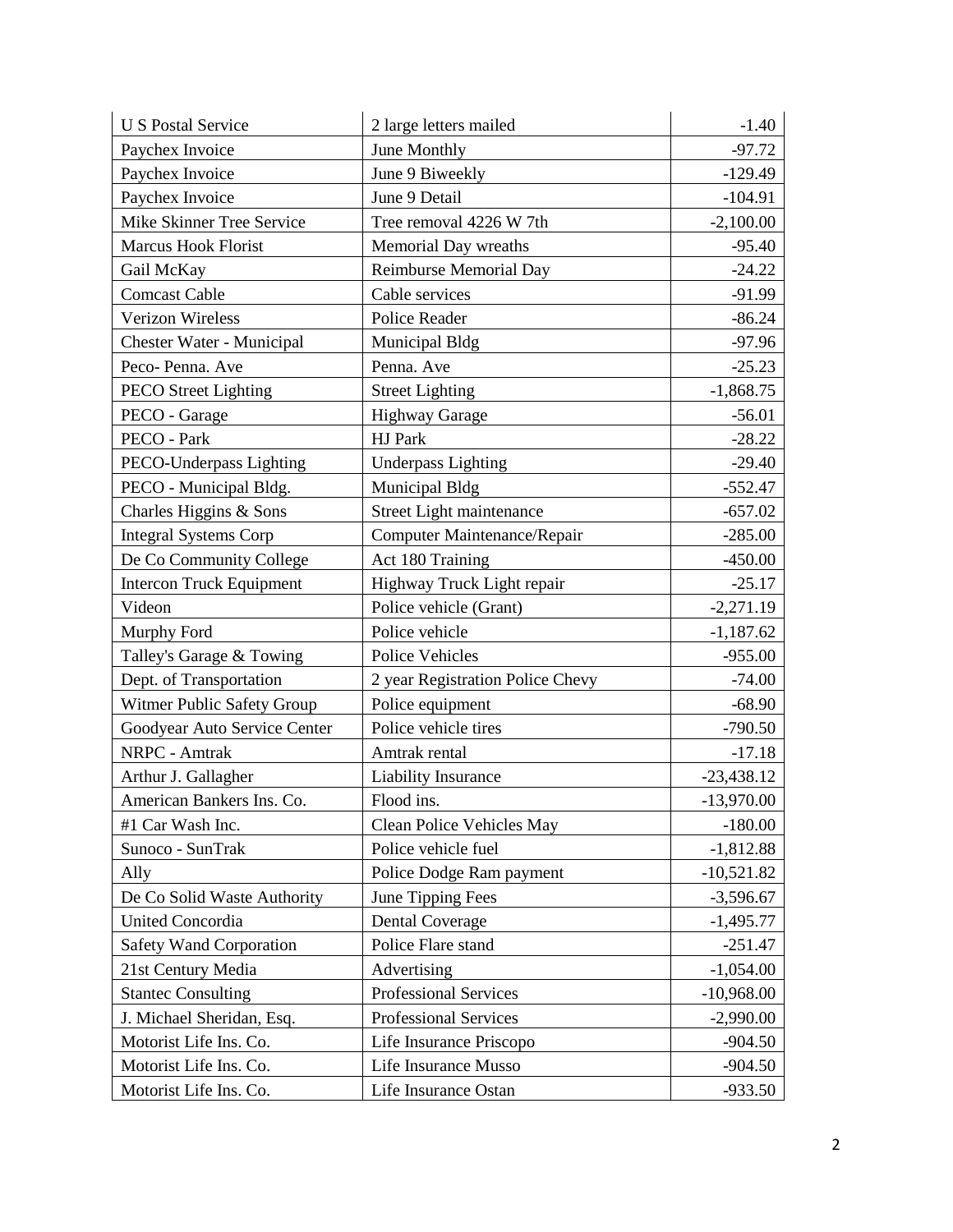| Motorist Life Ins. Co.              | Life Insurance Cominskie           | $-1,189.00$   |
|-------------------------------------|------------------------------------|---------------|
| Broomall Truck & Auto               | <b>Highway Pickup</b>              | $-123.00$     |
| <b>Excel Business Systems</b>       | Copier staples                     | $-80.14$      |
| <b>Comcast Business</b>             | Phone VOIP                         | $-364.15$     |
| Marcus Hook/Trainer Fire Dept.      | 2017 2nd Quarter Appropriation     | $-9,250.00$   |
| Cominskie, Richard                  | June Cleaning allowance 2017       | $-250.00$     |
| Jones, Richard                      | June Cleaning allowance 2017       | $-250.00$     |
| Musso, Michael G.                   | June Cleaning allowance 2017       | $-250.00$     |
| Ostan, Richard A.                   | June Cleaning allowance 2017       | $-250.00$     |
| Priscopo, Francis W.                | June Cleaning allowance 2017       | $-250.00$     |
| <b>United States Postal Service</b> | Roll of stamps                     | $-49.00$      |
| Paychex Invoice                     | June Holiday Pay                   | $-146.94$     |
| Commonwealth of Penna               | 2017 Municipal Waste DEP sticker   | $-100.00$     |
| Wark's' Bob Liberty                 | Alternator for Hwy Pick-up         | $-103.94$     |
| <b>Staples Advantage</b>            | Office supplies                    | $-128.96$     |
| Pa One Call System, Inc.            | Monthly fax service                | $-29.21$      |
| <b>B&amp;L</b> Disposal             | Waste removal service              | $-6,077.00$   |
| <b>Broomall Truck &amp; Auto</b>    | <b>Highway Dump</b>                | $-827.88$     |
| Charles Higgins & Sons              | Street Light maintenance           | $-236.54$     |
| Mike Skinner Tree Service           | Tree removal 4226 W 7th            | $-700.00$     |
| <b>Burke Landscape Supply</b>       | Highway equipment part             | $-11.97$      |
| <b>Chester Water - Hydrants</b>     | Hydrants                           | $-1,195.10$   |
| Home Depot                          | Police, Qbooks                     | $-165.37$     |
| The Safariland Group                | Police training/Education          | $-325.00$     |
| Sirchie                             | Crime Scene processing (Grant)     | $-1,642.01$   |
| <b>Comcast Cable</b>                | Cable services                     | $-287.50$     |
| De Valley Veterinary Hospital       | K-9 Ozzy                           | $-146.68$     |
| <b>Atlantic Tactical</b>            | Police equipment                   | $-212.99$     |
| Red the Uniform Tailor              | Police uniforms                    | $-127.69$     |
| Paychex Invoice                     | June 23 Detail Pay                 | $-107.37$     |
| Paychex Invoice                     | June 23 Biweekly                   | $-134.21$     |
| <b>US Postal Service</b>            | Large letter mailed                | $-1.40$       |
| <b>Express Printing</b>             | Police parking tickets             | $-485.00$     |
| #1 Car Wash Inc.                    | Clean Police Vehicles June         | $-200.00$     |
| PECO - Garage                       | <b>Highway Garage</b>              | $-40.87$      |
| Goodyear Auto Service Center        | Police tires                       | $-134.75$     |
| De Co Community College             | Act 180 Training                   | $-15.00$      |
| <b>Express Printing</b>             | Code office Occupancy Certificates | $-225.00$     |
| The Police Chaplain Program         | Police Chaplain program            | $-195.00$     |
|                                     |                                    | $-111,519.53$ |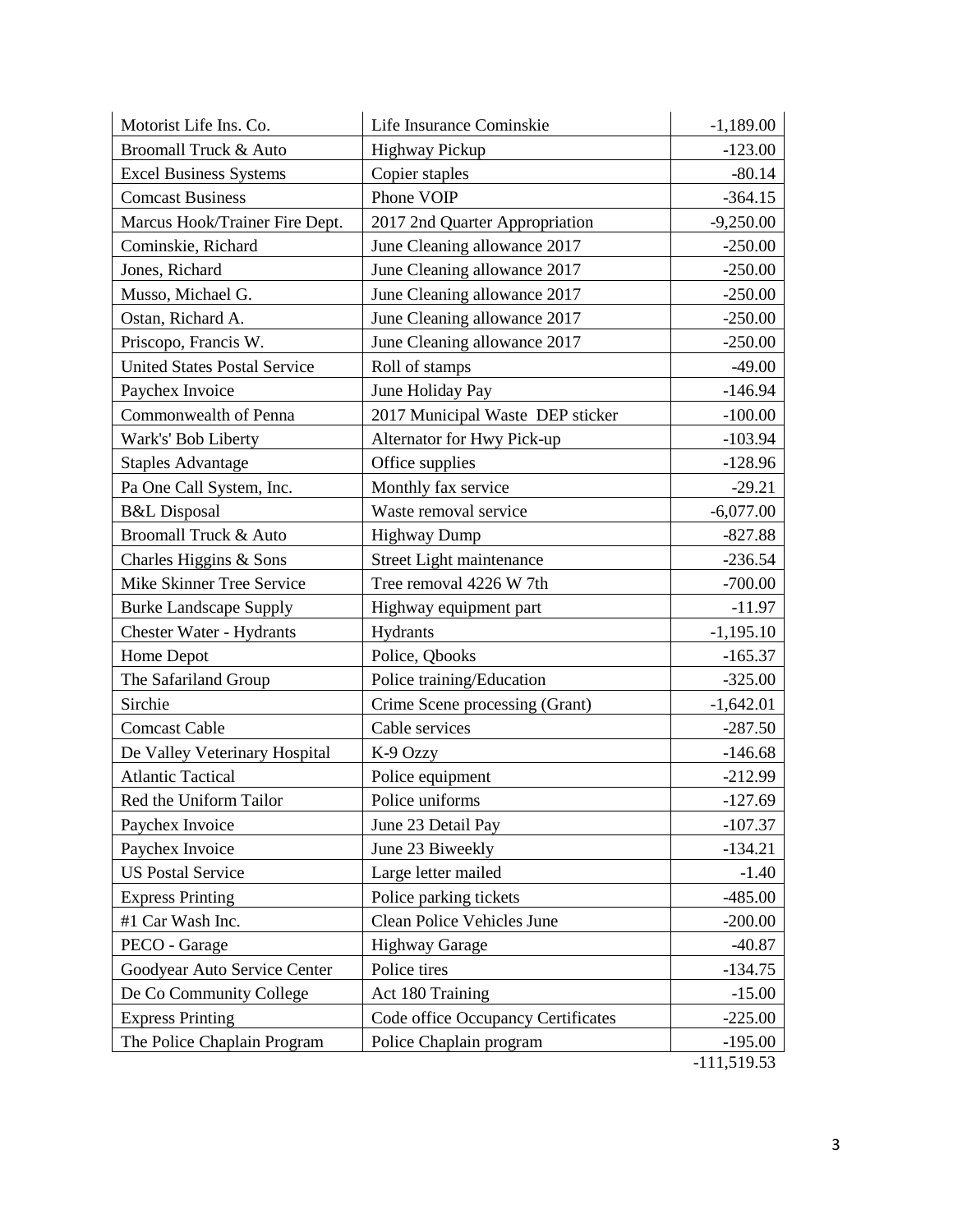## **PAYROLL ACCOUNT**

 It was motioned by Councilperson Burgos and seconded by Councilperson McDaniel that Payroll for the month of June is paid. Councilperson Cassidy opposed. Motion carried.

## **JUNE PAYROLL FOR ALL EMPLOYEES**

 Total payroll for the month of June \$93,265.61 Payroll includes reimbursable Police Detail and Police Holiday Pay

#### **LIQUID FUEL BILLS**

Liquid Fuel Bills for the month of June meeting were motioned for approval by Councilperson Mathews and seconded by Councilperson Maher. No opposition. Motion carried.

## **JUNE LIQUID FUEL BILLS**

| DE<br>120 | $\sim$<br>m<br>$-1$ $-$<br>mung | $\sim$ $-$<br>$\sim$ $\sim$<br>∼<br>ں ۔ |
|-----------|---------------------------------|-----------------------------------------|
|           |                                 |                                         |

#### **COMMUNITY CENTER BILLS**

 Community Center Bills for June meeting were motioned for approval by Councilperson Mathews to accept and seconded by Councilperson Maher. No opposition. Motion carried.

#### **JUNE COMMUNITY CENTER BILLS**

| Global Security Systems, Inc. | Security         | $-120.00$ |
|-------------------------------|------------------|-----------|
| PECO electric                 | CC Electric      | $-44.30$  |
| PECO gas                      | CC Gas/Electric  | $-165.93$ |
| Banta's Bestway Trash Removal | Dumpster removal | $-60.00$  |
|                               |                  | $-390.23$ |

#### **PERMITS & LICENSE**

The Permits of the June meeting were motioned for approval by Councilperson Cassidy and seconded by Councilperson Mathews. No opposition. Motion carried.

## **PERMITS & LICENSE – JUNE**

| 9 Building permits            | \$750.00   |
|-------------------------------|------------|
| 1 Contractor license          | \$100.00   |
| 16 C/O Applications           | \$1600.00  |
| 1 Plumbing permits            | \$140.00   |
| 0 Electrical permits          | \$0        |
| 4 Zoning                      | \$650.00   |
| 9 Other Permits/License       | \$578.00   |
| Amount turned over to Borough | \$3,818.00 |
| 1 - Street opening for Monroe | \$125.00   |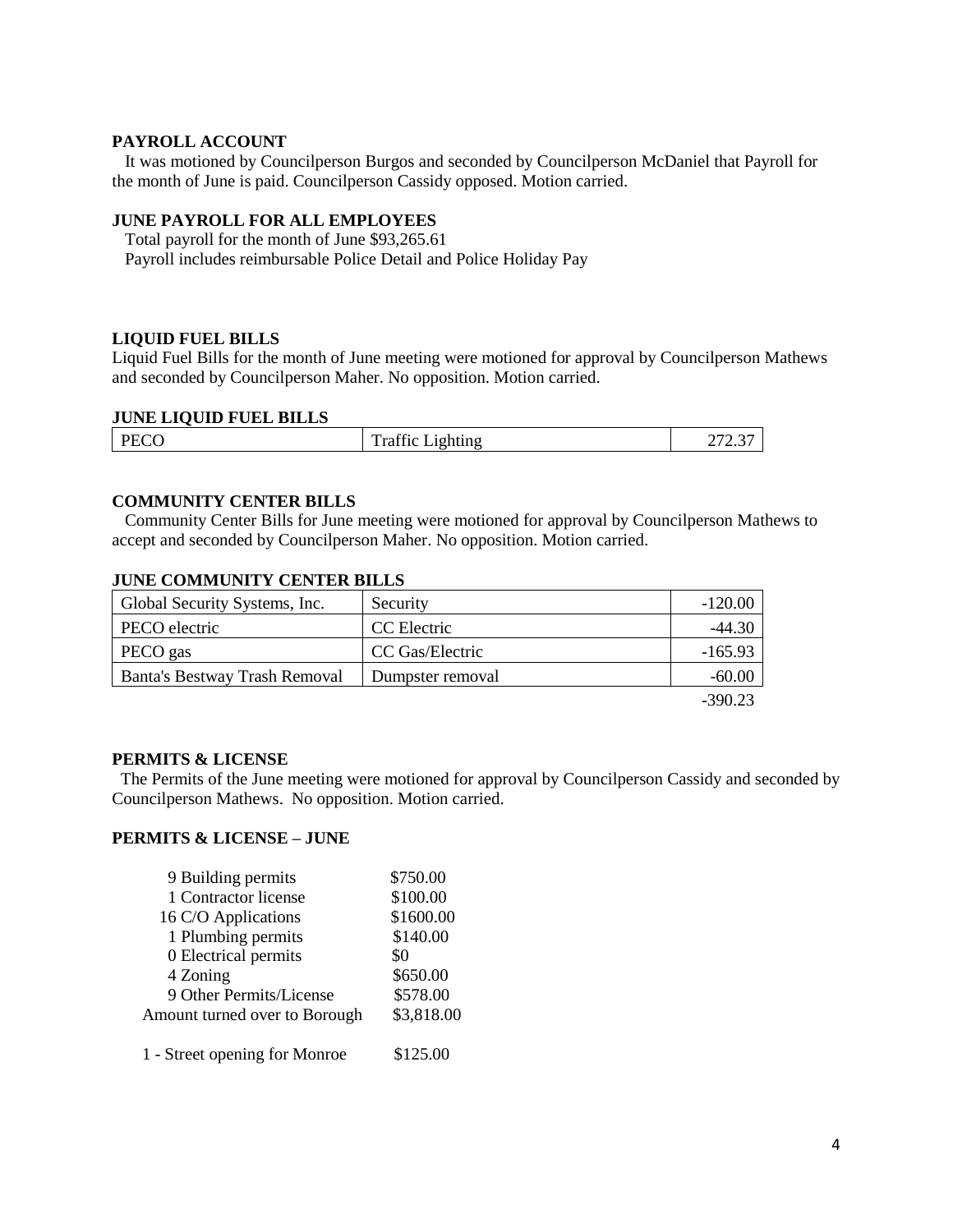#### **CHESTER WATER AUTHORITY**

0 - Street Openings

Amount turned over to Borough \$0

# **PECO**

 21 – Street Openings Amount turned over to Borough \$2,709.00

## **DELCORA**

0 – Permits Amount turned over to Borough \$0

## **CORRESPONDENCE**

 It was motioned by Councilperson Cassidy and seconded by Councilperson Mathews that the correspondence for June be accepted and any necessary action taken. No opposition. Motion carried.

# **JUNE CORRESPONDENCE**

- Received from Keystone an electronic deposits in the amount of \$37,018.00 June EIT distribution.
- Received from Keystone an electronic deposits in the amount of \$2,133.56 June LST distribution.
- Received from Delaware County Tax Claim Monthly for May and a check in the amount of \$9,496.56.
- Received from Delaware County Monthly Deed Reconciliation for May and a check in the amount of \$787.92.
- Received from Delaware County Monthly Deed Reconciliation for June and a check in the amount of \$2,683.16.
- Received from Delaware County June Monthly Transfer Report.
- Received from Delaware County OHCD a letter denying 2017 CDBG Funds.
- Received from PECO a memo to inform of External Affairs Manager Ralph Brown's retirement.
- Received from DEP a copy of a letter dated June 5, 2017 sent to Lester McLaurin in regards to Storage Tank.
- Received from Delaware County Conservation a letter dated June 27, 2017 in regards to PECO transmission lines.
- Received from Travelers a recommendation list of the inspected boilers at 1002 Chestnut St.

# **QUESTIONS AND COMMENTS FROM AUDIENCE ON CORRESPONDENCE** None

#### **ANY MATTERS THAT NEED COUNCILMANIC ACTION** None

## **COMMITTEE REPORTS**

#### **MAYOR**

Mayor Zalewski reported: In 2019, Trainer will be 100 years old, we are planning a Centennial celebration

## **\*POLICE CHIEF –** Chief Priscopo: No report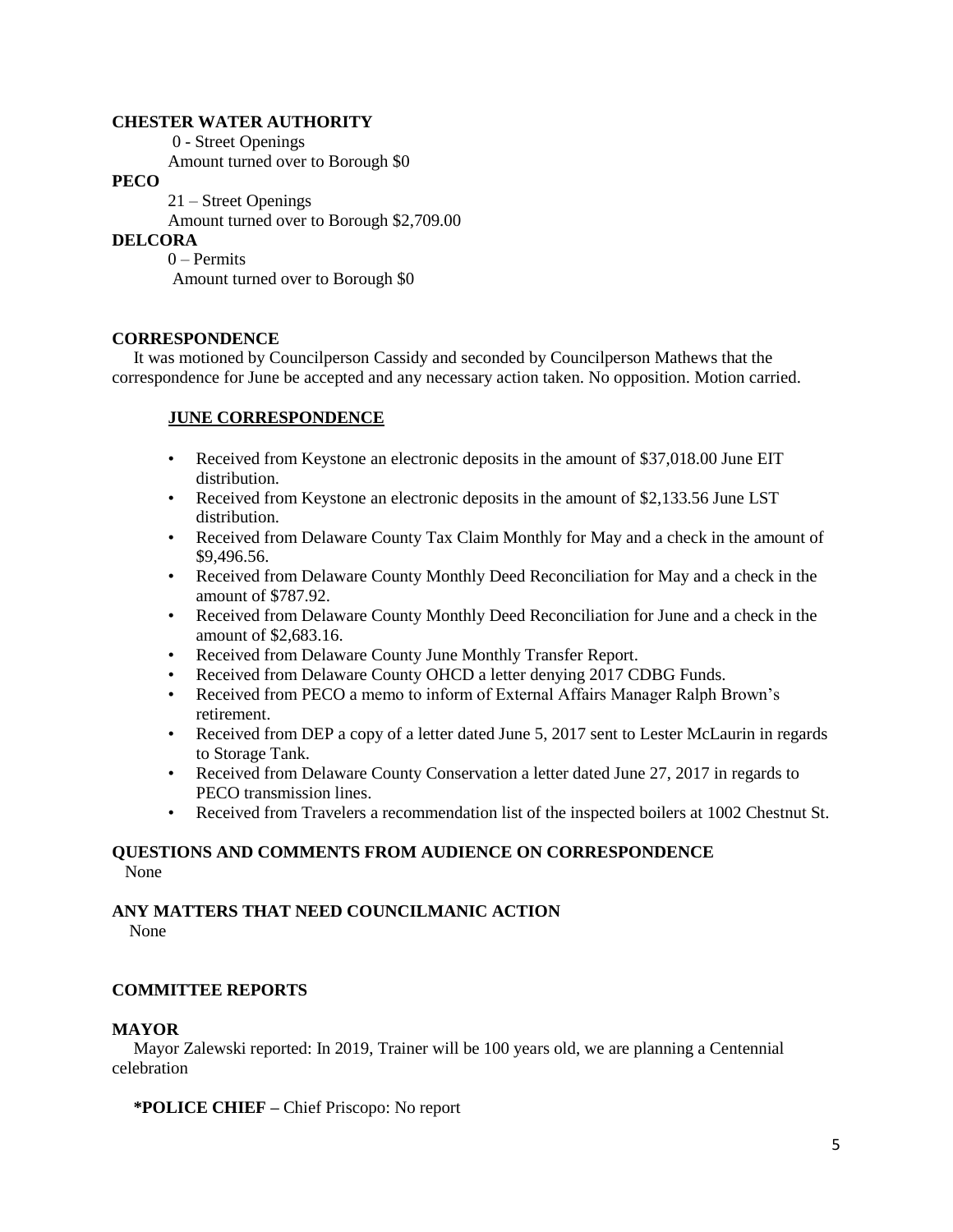## **MANAGER**

Mark Possenti: A motion is needed to approve the check deposit scanner

# **FINANCE**

Councilman Maher: All Finances still on track

# **MUNICIPAL BUILDING/RECREATION**

Councilman Mathews:

- Have an estimate for the parking lot and one for the roof. We need to get two more quotes on each.
- Boiler inspection for the Community Center, need emergency shut-off and an electrical disconnect

## **FIRE/PARKS/ENVIRONMENT**

Councilman Cassidy: Welcome to Trainer's July Council meeting.

Our parks and playgrounds are getting a lot of good use from walkers. Joggers, ball players, lovers and others. Benches have been repaired in the  $4<sup>th</sup>$  street Park and are getting used almost daily.

I want to thank the Borough workers for keeping the parks groomed, they look very good.

Still waiting on word of a grant to replace some bad trees but for now I think some of the worst ones have been addressed.

The restrooms in Henry Johnson Park have been identified for easier access as a result of a request. They are no longer "Transgender". Just kidding, they never were.

Quoting the knowledgeable one to my left, if you ever come across this situation again, remember "Women are always right and the same goes for restrooms as well".

The memorial brick project is not going as well as expected so we may extend the time to get enough brick orders for an order. I would like to have these orders completed by the end of this month, July. On the job issue, many local businesses are hiring. Wendy's, Rite Aid, CVS, Chichester School district and most important is the Fire Departments.

Stay cool and enjoy your summer.

The monthly fire report for May as follows: Total Alarms 14, 5 structure fires, 3 non-structure fires, 4 Mutual aid, 2 accidents, 2 hazardous conditions

The monthly fire report for June as follows: Total Alarms 31, 5 structure fires, 7 non-structure fires, 2 Commercial fires, 10 Mutual aid, 3 accidents, 7 hazardous conditions

## **PUBLIC SAFETY/BOH**

 President Beck read May Code Enforcement report as follows: issued 20 building permits, 1 Contractor licenses, 12 C/O's, 4 zoning permits and numerous 28 grass violation notices sent out. Occupancy and property maintenance violations.

## **COMMUNITY OUTREACH/NEWSLETTERS**

Councilwoman Burgos:

- Chester Fire Dept. will sponsor us on Community Day. They will teach our children different safety lessons.
- COSA is giving away free fans to the senior's.
- Sam & Sam will work with us for the food drive.
- Working on free haircuts for back to school.
- Kirkland's Office will also attend our Community Day, a back to school event for the kids.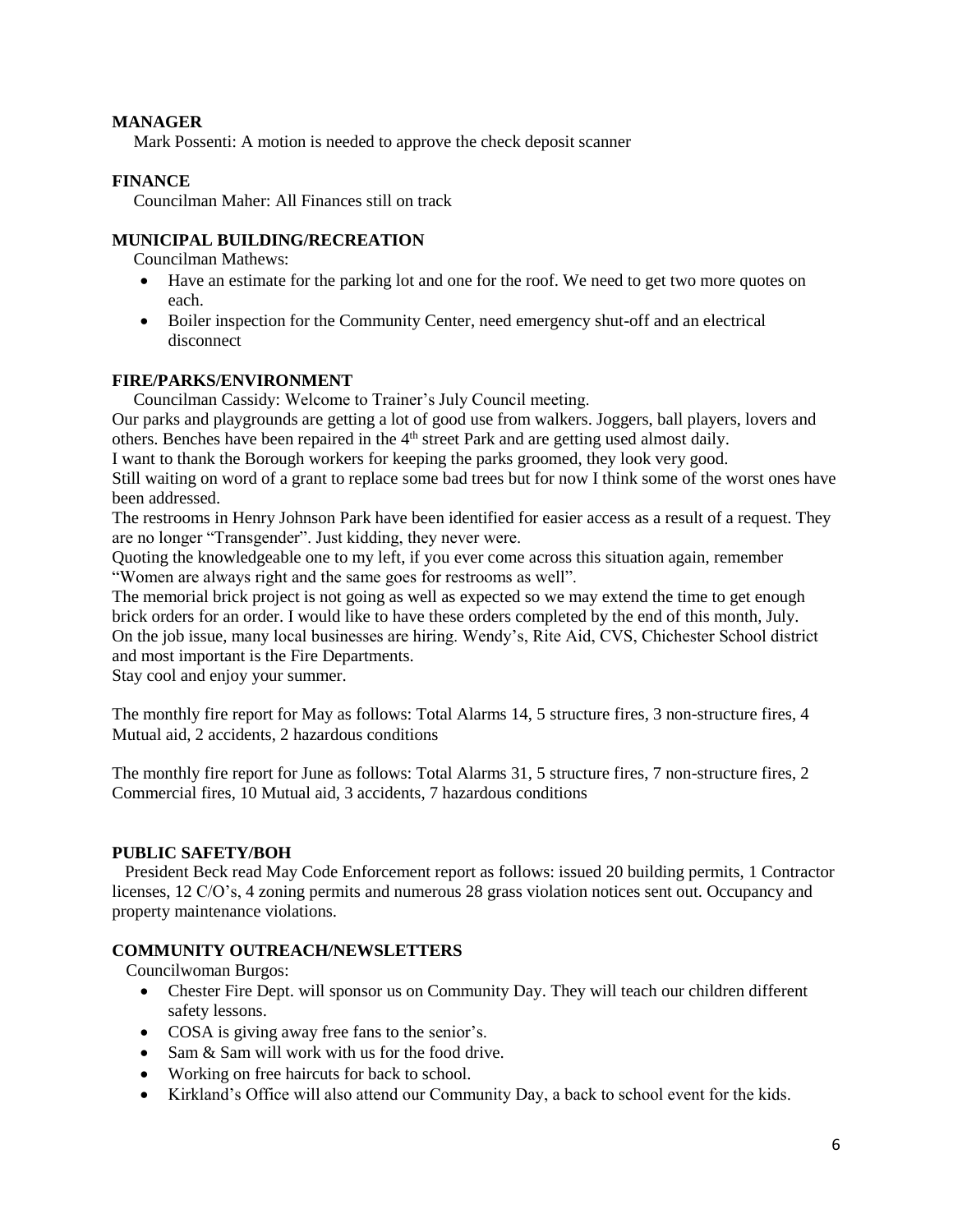$\bullet$  We will have another Teen Night on Thursday Aug. 17<sup>th</sup> to teach awareness to addiction, disease, etc. Please encourage your kids to come out.

#### **COMMUNITY REDEVELOPMENT**

Councilman Ed McDaniel: No report

## **HIGHWAY/STREET LIGHTS**

Councilman Miley: Absent

## **CODE ENFORCEMENT OFFICER**

Nothing to report.

## **TAX COLLECTOR**

Mark Possenti read the monthly report for June as follows: Total uncollected as of 6/30 is \$136,010.30. Total collected as of 6/30 is \$7,191.73 Total outstanding bills are 179.

## **SCHOOL BOARD DIRECTOR**

Mary Magaw: Absent

#### **MONROE ENERGY**

Adam Gattuso: Absent

#### **ENGINEER**

Eileen Nelson:

- Motion for pay request 1 to Cleaver for the inlet repair on  $9<sup>th</sup>$  Street in the amount of \$7,852.50, which withholds \$2,000.00 until the permanent pavement restoration is complete. \$2,565.00 will be paid from the General Fund to be reimbursed by County Aid and the remainder paid out of Liquid Fuels.
- Motion to amend final payment to Moore for the ADA curb ramps in the amount of \$2,625.00

**Engineer's Report** Attached

#### **SOLICITOR**

Mike Sheridan stated:

- Motion for approval to reimburse Officer Musso in the amount of \$275.00.
- Motion to accept cash offer for 4121 Pennsylvania Ave. in the amount of \$42,500.00.
- Adopt Resolution 1034 Aqua Buy-out of Chester Water Authority. The Resolution states the Borough is supporting CWA to reject the offer by Aqua.
- In regards to the interest of 3121 W.  $3^{rd}$  St. to be made into a rehab half-way house, turning the single family home back into 3 apartments. The Ordinance and codes will not allow that type of use.
- Met with James Hinchcliffe. Next court date will be in Aug. due to his claim against the Borough for demolishing the property with his belonging still on the location.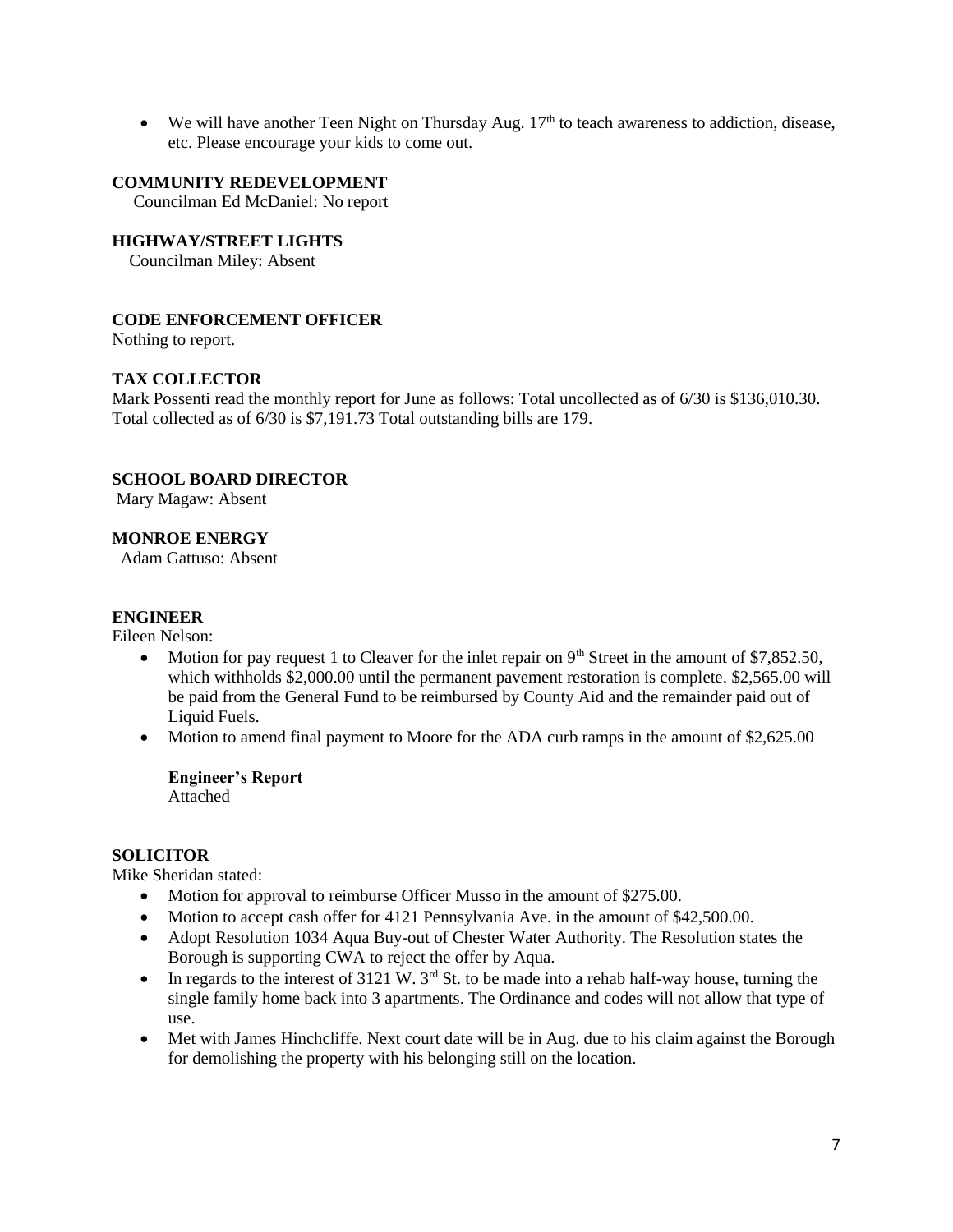# **ORDINANCES**

• None

## **RESOLUTIONS**

• Motion was made by Councilperson Mathews to adopt Resolution 1034 in regards to Aqua buy-out of Chester Water Authority and seconded by Councilperson Burgos. No opposition. Motion carried.

## **OTHER ACTION ITEMS**

- Motion was made by Councilperson Cassidy to approve the scanner for electronic check deposits and seconded by Councilperson Mathews. No opposition. Motion carried.
- Motion to authorize tax transfers in amount of \$72,197.74 2017 May collections and \$7,191.73 2017 June collections. Councilperson Cassidy made the motion, seconded by Councilperson Mathews. No opposition. Motion carried.
- Motion was made by Councilperson Cassidy to authorize medical reimbursement to Officer Musso in the amount of \$275.00 and seconded by Councilperson Burgos. No opposition. Motion carried.
- Motion was made by Councilperson Maher to amend payment amount to Moore for ADA curb ramp project in the amount of \$2,625.00 and seconded by Councilperson Cassidy. No opposition. Motion carried.
- Motion was made by Councilperson Cassidy to authorize payment to Cleaver for the stormwater inlets in the amount of \$7,852.50, withholding \$2,000.00 until project completion and seconded by Councilperson Mathews. No opposition. Motion carried.
- Motion was made by Councilperson McDaniel to accept cash offer in the amount of \$42,500.00 for Pennsylvania Ave. property and seconded by Councilperson Cassidy. No opposition. Motion carried.
- Motion was made by Councilperson Cassidy to begin the process to demolish property at 4210  $7<sup>th</sup>$  St. and seconded by Councilperson Mathews No opposition. Motion carried.
- Motion was made by Councilperson Cassidy to authorize purchase of a new Police Durango to be paid for over 3 years through the Gaming Grant and seconded by Councilperson Maher No opposition. Motion carried.

## **OLD COUNCILMANIC BUSINESS**

None

## **NEW COUNCILMANIC BUSINESS**

None

## **QUESTIONS AND COMMENTS FROM AUDIENCE**

Marilyn Maher, Price St. – Asked if a Council Member would volunteer as a judge at the Bacon Fest on Aug. 5th. Council President Jean Beck volunteered.

Terry Yeager, Chestnut St. – Asked Mark Possenti what the total number of tax bills were. Will have answer at next meeting. Asked why Jim Cassidy was asked to step down from Police negotiations, which is a personnel matter not to be discussed publicly.

Kurt Dodson, Anderson St. – Concern in regards to traffic on Anderson St. including large trucks, High speed, not stopping at signs, etc. Discussed included signage and putting in temporary speed humps. Chuck Miles, Ridge Rd. – Stated about a speed hump at Veteran's Drive where the kids play. Asked about the public use and access of Borough computers in the Council Chambers.

Kim Sherman, Chestnut St. – Stated there was a heavily overgrown property on Anderson, we believe to have been cut will check. No word on Justice Rescue and the Community Center.

Malcolm Yates, Kirkland's Office – Introduced himself